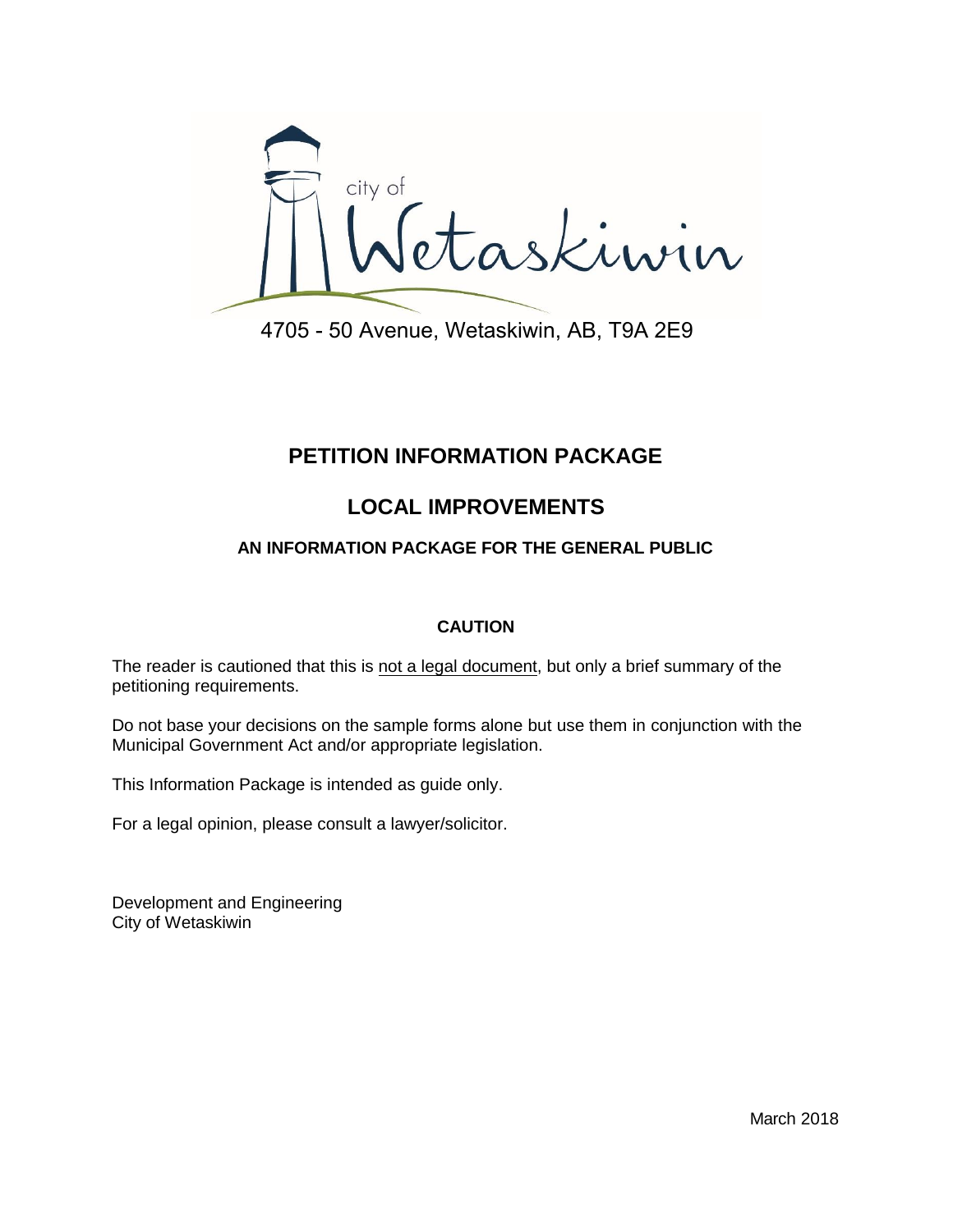# **PROPERTY OWNERS' GUIDE**

# **WHAT ARE LOCAL IMPROVEMENTS?**

Local improvements are construction projects that Council considers to be of greater benefit to a particular area of the municipality than to the whole municipality. Examples include street or lane paving, driveway crossing construction, new sidewalk, and curb and gutter.

A portion of the costs for these improvements are charged to the benefitting property owners.

# **HOW ARE LOCAL IMPROVEMENTS GOVERENED?**

Sections 391 to 409 of the Municipal Government Act are the Provincial statutory guidelines for the administration of local improvements.

# **WHO MAY INITIATE A LOCAL IMPROVEMENT?**

Property Owners, or

The City of Wetaskiwin may initiate a local improvement. In either case, the City will send a notice to each affected property owner.

#### **WHO IS ASSESSED FOR LOCAL IMPROVEMENTS?**

Every property benefiting from a local improvement shares in the cost even if they have not signed the petition.

# **HOW IS THE ASSESSMENT DETERMINED?**

Funding for the work is borrowed by the City of Wetaskiwin and repaid by the affected assessed owners.

Property owners have the option of paying this cost in one lump payment, thereby saving interest charges, or they may choose to pay the amount over a 25 year term depending on the project with interest which is added to the annual property tax bill.

#### **HOW DO I PETITION AGAINST A LOCAL IMPROVEMENT?**

If you do not want the proposed local improvement to proceed, you will follow the process as outlined below. In the *purpose or objective of the petition you will clearly note the petition is against the local improvement initiated by the City*.

- 1. A sample petition is attached as Appendix A.
- 2. To be valid the petition must be signed by 2/3 of the affected property owners who represent at least  $\frac{1}{2}$  of the value of the total affected assessment according to the last revised assessment roll.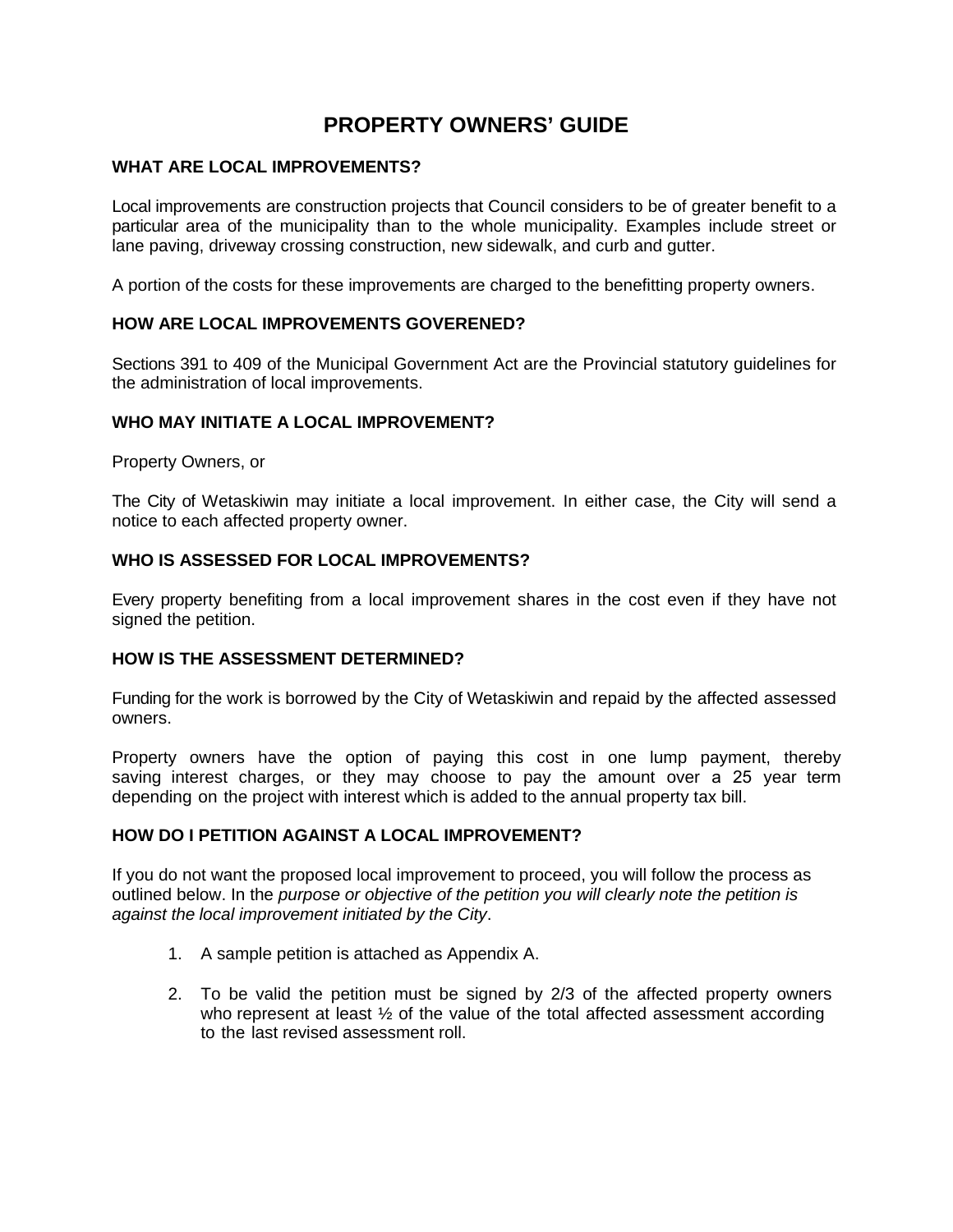- 3. If a parcel of land is owned by more than one owner, the owners are considered as one owner.
- 4. Each signature must be witnessed by an adult person who signs:
	- a. Opposite the signature of the petitioner, and
	- b. An affidavit that to the best of the person's knowledge that the signatures witnessed are those of persons entitled to sign the petition.
- 5. If a corporation, church, organization, estate or other entity owns a property, the petition may be signed by a person who is at least 18 years of age and able to produce on request a certificate authorizing the person to sign the petition.
- 6. The completed petition form and affidavit must be returned to the City Engineering Department within **37 days** of the mailing of the notice. It is important to note that if a petition is returned and found to be insufficient, the petition cannot be sent out again for more signatures. The petition becomes null and void at that point and if the petitioner still wants to petition against a local improvement, they will have to start from the beginning with a new petition.

# **WHAT IF I DISAGREE WITH MY LOCAL IMPROVEMENT ASSESSMENT?**

Early in the year following construction, you will receive a Local Improvement Assessment Notice. You may file a complaint against your local improvement assessment to the Assessment Review Board in the same manner as you would file a complaint against your property assessment.

Some items, which can be appealed, are: incorrect assessable footage and incorrect owners assessed.

In many cases, assessment concerns can be resolved without going through the complaint process. For this reason, we suggest that you phone the Accurate Assessment Group at 1-877-438-2305 to discuss the assessment before loading your concerns; resolving the issue in this manner can save time and expense for both you and the City.

Note: A formal complaint can be made only once after the special assessment has been levied. The rates per foot cannot be appealed.

# **FURTHER INFORMATION**

If you require further local improvement information, please contact the City of Wetaskiwin, Engineering Department at 780-361-4432 or engineering@wetaskiwin.ca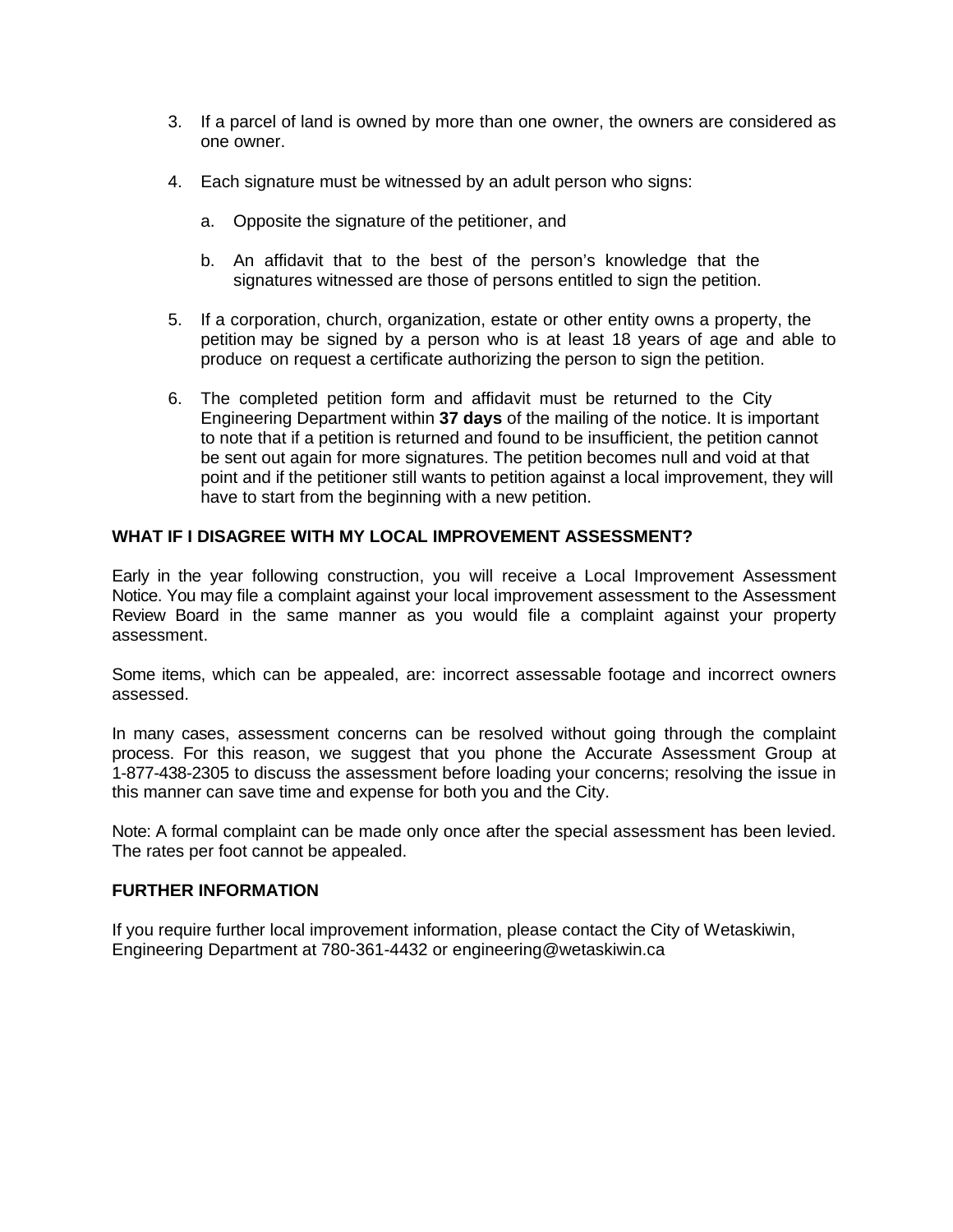#### **APPENDIX A**

#### **PETITION BY LANDOWNER**

**(Pursuant to the** *Municipal Government Act* **and amendments thereto)**

#### **TO: THE COUNCIL OF THE MUNICIPALITY OF WETASKIWIN, IN THE PROVINCE OF ALBERTA.**

The undersigned persons, being landowners of the City of Wetaskiwin, in the Province of Alberta, hereby petition the **Council for/to:**

\_\_\_\_\_\_\_\_\_\_\_\_\_\_\_\_\_\_\_\_\_\_\_\_\_\_\_\_\_\_\_\_\_\_\_\_\_\_\_\_\_\_\_\_\_\_\_\_\_\_\_\_\_\_\_\_\_\_\_\_\_\_\_\_\_\_\_\_\_\_\_\_\_\_\_\_\_\_\_\_\_\_\_\_\_\_\_\_\_\_\_\_\_\_\_\_\_\_\_\_\_\_\_\_\_

\_\_\_\_\_\_\_\_\_\_\_\_\_\_\_\_\_\_\_\_\_\_\_\_\_\_\_\_\_\_\_\_\_\_\_\_\_\_\_\_\_\_\_\_\_\_\_\_\_\_\_\_\_\_\_\_\_\_\_\_\_\_\_\_\_\_\_\_\_\_\_\_\_\_\_\_\_\_\_\_\_\_\_\_\_\_\_\_\_\_\_\_\_\_\_\_\_\_\_\_\_\_\_\_\_

# **ACCURATELY STATE PURPOSE AND OBJECTIVES OF PETITION:**

# **EACH PETITIONER by signing this petition certifies that he (or she) is a landowner of the City of Wetaskiwin.**

| <b>Signature of Petitioner</b> | <b>Printed Name</b> | Phone and/or<br>email address | <b>Street Address</b><br>or Legal Land<br><b>Description</b> | I am a<br>landowner of<br>this municipality | <b>Date</b> | <b>Signature of Adult</b><br><b>Witness</b> |
|--------------------------------|---------------------|-------------------------------|--------------------------------------------------------------|---------------------------------------------|-------------|---------------------------------------------|
|                                |                     |                               |                                                              |                                             |             |                                             |
|                                |                     |                               |                                                              |                                             |             |                                             |
|                                |                     |                               |                                                              |                                             |             |                                             |
|                                |                     |                               |                                                              |                                             |             |                                             |
|                                |                     |                               |                                                              |                                             |             |                                             |
|                                |                     |                               |                                                              |                                             |             |                                             |
|                                |                     |                               |                                                              |                                             |             |                                             |

NB: The personal information contained within this petition will not be disclosed to anyone except the Chief Administrative Officer (City Manager) and/or his/her delegates, if any, and this information will not be used for any purpose other than validating the petition. For more information regarding the collection, use and disclosure of personal information in this petition, you may contact the City Clerk at 780-361-4459 during regular business hours.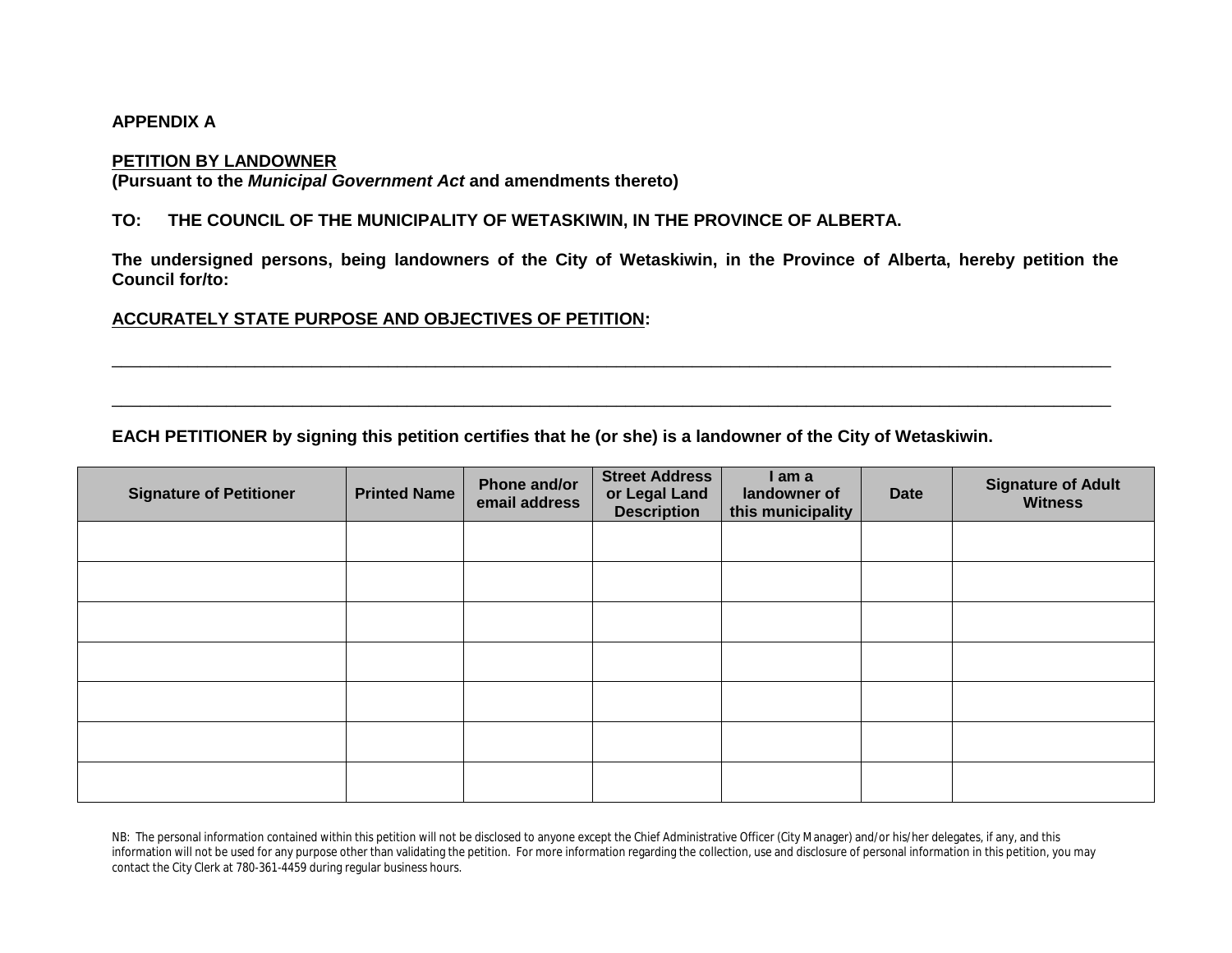# **Notes:**

- 1. This form is a suggested form only and is prepared by Alberta Municipal Affairs for the information and convenience of interested individuals. It has no legislative effect. For certainty, legal advice should be sought when a petition is being considered.
- 2. Each page of the petition shall contain an accurate and identical statement of the purpose and objectives of the petition. As the wording of the petition is critical, legal advice should be obtained.
- 3. In the absence of a municipal address, specify the legal description of the property on which the petitioner resides.
- 4. Each petitioner shall indicate that they are an eligible landowner of the municipality by checking this field. An eligible landowner is a Canadian citizen, over 18 years of age, and a resident of the municipality. (See section 47 of the *Local Authorities Election Act (LAEA)* for further information. In the case of summer village, see section 12 of the LAEA.)
- 5. Each person witnessing a signature on the petition is required to sign an Affidavit that to the best of their belief, the persons whose signatures they witnessed are electors of the municipality. See Appendix B.
- 6. A statement about the confidentiality of the personal information collected on a petition must be included on each page of the petition.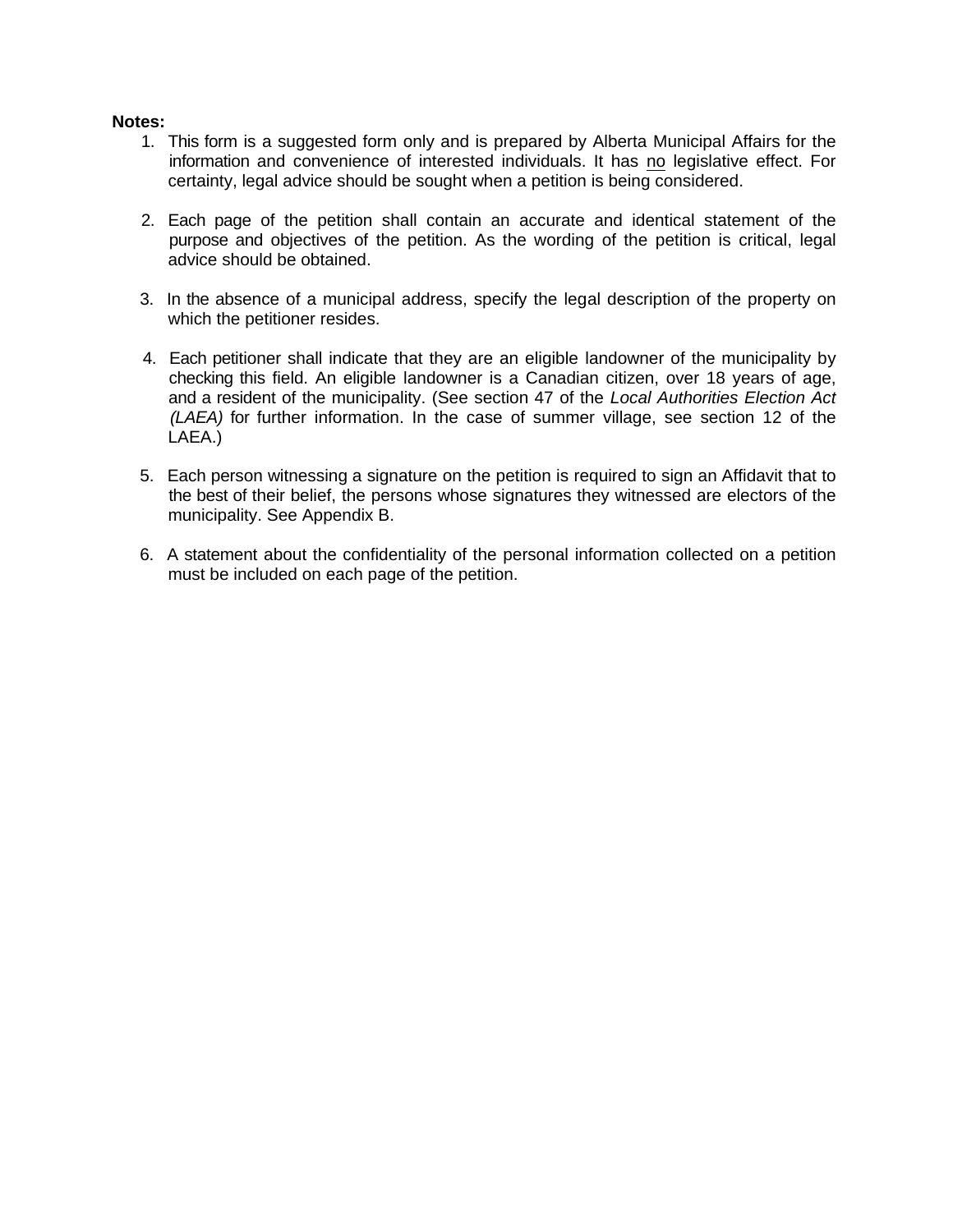#### **AFFIDAVIT (WITNESS OF SIGNATURES)**

I, \_\_\_\_\_\_\_\_\_\_\_\_\_\_\_\_\_\_\_\_\_\_\_\_\_\_, pursuant to Section to the *Municipal Government Act* and amendments thereto, of the City of Wetaskiwin, in the Province of Alberta, MAKE OATH AND SAY:

- 1. THAT I was personally present and did witness those signatures on the attached petition where I have signed my name as an adult person.
- 2. THAT to the best of my knowledge the persons whose signatures I have witnessed on this petition are landowners, or the authorized agent of the landowner of the City of Wetaskiwin.

| SWORN (or Affirmed) before me                                                |                                                                   |
|------------------------------------------------------------------------------|-------------------------------------------------------------------|
| at the City of Wetaskiwin                                                    |                                                                   |
| in the Province of Alberta,                                                  |                                                                   |
| this <u>______</u> day of                                                    |                                                                   |
| 20                                                                           | (Signature of person who witnessed<br>signatures on the petition) |
|                                                                              |                                                                   |
| A Commissioner for Oaths/Notary Public in<br>and for the Province of Alberta |                                                                   |

\*(PRINT OR STAMP NAME HERE)

MY APPOINTMENT EXPIRES \_\_\_

\*(Must be legibly printed or stamped).